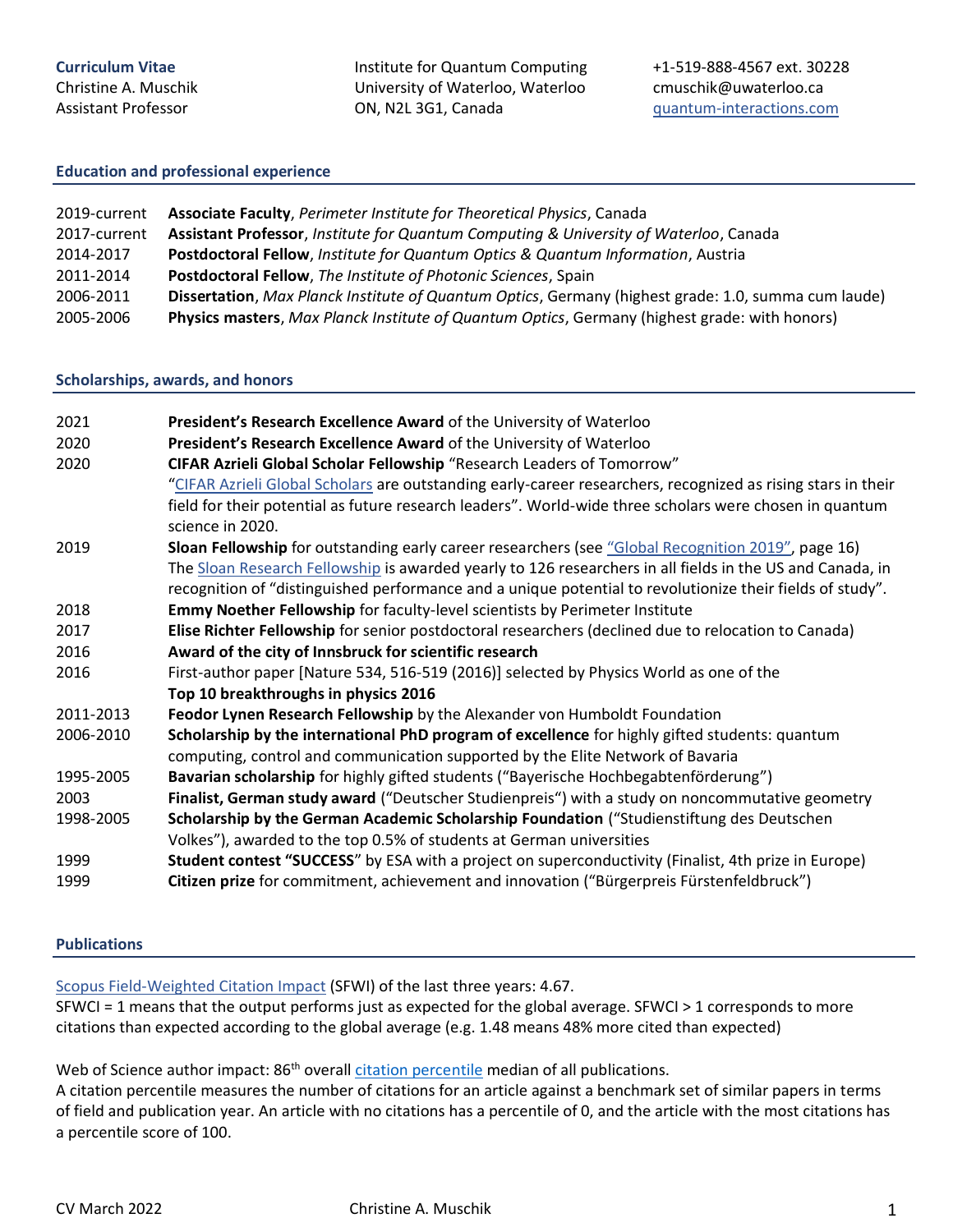On average 87 citations on Google Scholar (52 on ISI Web of Knowledge) per published article. For the average number of citations in physics see e.g. [Physics Today 58, 6, 49 \(2005\)](https://physicstoday.scitation.org/doi/full/10.1063/1.1996475), or [Statistical Science](https://arxiv.org/abs/0910.3529) 24, 1 (2009).

Citation development over time on Google Scholar:



## Published results include:

- 2 *Nature*
- 2 *Nature Communications*
- 2 *Nature Physics*
- 7 *Physical Review Letters*
- 1 invited *Nature News & Views* commentary

Published articles (citations taken from google scholar):

- 1. *Entanglement generated by dissipation and steady state entanglement of two macroscopic objects*, H. Krauter, C. Muschik, K. Jensen, W. Wasilewski, J. Petersen, I. Cirac, E. Polzik, **Phys. Rev. Lett.** 107, 080503 (2011). Citations: 565
- 2. *Real-time dynamics of lattice gauge theories with a few-qubit quantum computer*, E. Martinez, C. Muschik, P. Schindler, D. Nigg, A. Erhard, M. Heyl, P. Hauke, M. Dalmonte, T. Monz, P. Zoller, R. Blatt, **Nature** 534, 516 (2016). Citations: 512
- 3. *Self-verifying variational quantum simulation of the lattice Schwinger model*, C. Kokail, C. Maier, R. van Bijnen, T. Brydges, M. Joshi, P. Jurcevic, C. Muschik, P. Silvi, R. Blatt, C. Roos, P. Zoller, **Nature** 569, 355 (2019). Citations: 349
- 4. *Simulating lattice gauge theories within quantum technologies*, M. Bañuls, R. Blatt, J. Catani, A. Celi, I. Cirac, M. Dalmonte, L. Fallani, K. Jansen, M. Lewenstein, S. Montangero, C. Muschik, B. Reznik, E. Rico, L. Tagliacozzo, K. Van Acoleyen, F. Verstraete, U.-J. Wiese, M. Wingate, J. Zakrzewski, P. Zoller, Eur. Phys. J. D 74, 165 (2020). Citations: 184
- 5. *Deterministic quantum teleportation between distant atomic objects*, H. Krauter, D. Salart, C. Muschik, J. Petersen, H. Shen, T. Fernholz, E. Polzik, **Nature Phys.** 9, 400 (2013). Citations: 173
- 6. *Dissipatively driven entanglement of two macroscopic atomic ensembles*, C. Muschik, E. Polzik, I. Cirac, Phys. Rev. A 83, 052312 (2011). Citations: 155
- 7. *Entanglement distillation by dissipation and continuous quantum repeaters*, K. Vollbrecht, C. Muschik, I. Cirac **Phys. Rev. Lett.** 107, 120502 (2011). Citations: 109
- 8. *U(1) Wilson lattice gauge theories in digital quantum simulators*, C. Muschik, M. Heyl, E. Martinez, T. Monz, P. Schindler, B. Vogell\*, M. Dalmonte, P. Hauke, R. Blatt, P. Zoller, New J. Phys. 19, 103020 (2016). Citations: 97
- 9. *Dissipative quantum error correction and application to quantum sensing with trapped ions*, F. Reiter, A. Sørensen, P. Zoller, C. Muschik, **Nat. Commun.** 8, 1822 (2017). Citations: 90
- 10. *Efficient quantum memory and entanglement between light and an atomic ensemble using magnetic fields*, C. Muschik, K. Hammerer, E. Polzik, I. Cirac, Phys. Rev. A 73, 062329 (2006). Citations: 68
- 11. *Generation of two-mode squeezed and entangled light in a single temporal and spatial mode*, W. Wasilewski, T. Fernholz, K. Jensen, L. Madsen, H. Krauter, C. Muschik, E. Polzik, Opt. Express 17, 14444 (2009). Citations: 56
- 12. *Harnessing vacuum forces for quantum sensing of graphene motion*, C. Muschik, S. Moulieras, A. Bachtold, F. Koppens, M. Lewenstein, D. Chang, **Phys. Rev. Lett.** 112, 223601 (2014). Citations: 50
- 13. *A resource efficient approach for quantum and classical simulations of gauge theories in particle physics*, J. Haase, L. Dellantonio, A. Celi, D. Paulson, A. Kan, K. Jansen, C. Muschik, Quantum 5, 393 (2021). Citations: 45
- 14. *Two-dimensional quantum repeaters*, J. Wallnöfer, M. Zwerger, C. Muschik, N. Sangouard, W. Dür, Phys. Rev. A 94, 2307 (2016). Citations: 38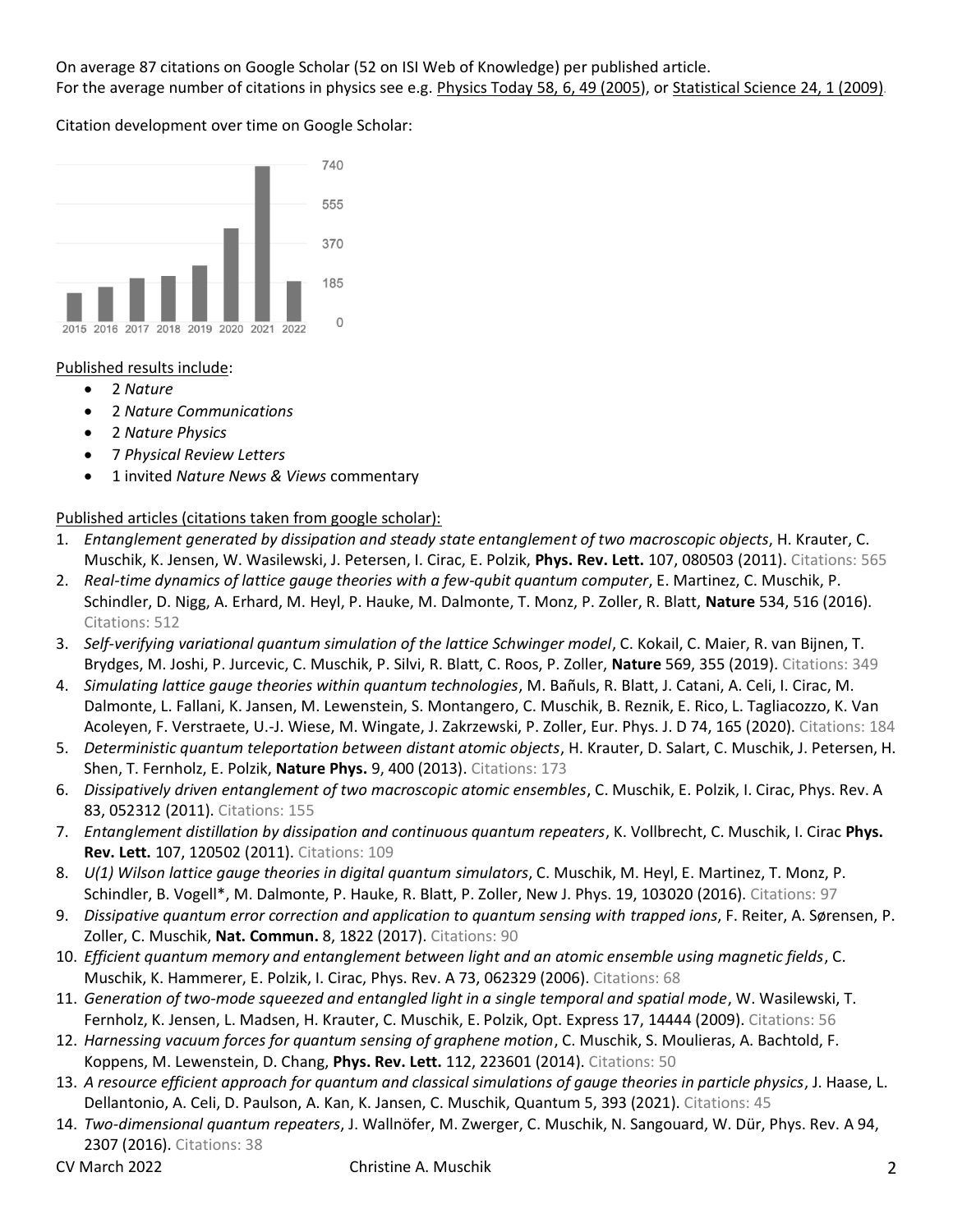- 15. *Synthetic magnetic fluxes and topological order in one-dimensioal spin systems*, T. Graß., C. Muschik, A. Celi, R. Chhajlany, M. Lewenstein, Phys. Rev. A 91, 063612 (2015). Citations: 35
- 16. *Simulating 2D effects in lattice gauge theories on a quantum computer*, D. Paulson, L. Dellantonio, J. Haase, A. Celi, A. Kan, A. Jena, C. Kokail, R. van Bijnen, K. Jansen, P. Zoller, C. Muschik, PRX Quantum 2, 030334 (2021). Citations: 30
- 17. *Robust entanglement generation by reservoir engineering*, C. Muschik, H. Krauter, K. Jensen, J. Petersen, I. Cirac, E. Polzik, J. Phys. B: At. Mol. Opt. Phys. 45, 124021 (2012). Citations: 24
- 18. *Quantum information at the interface of light with mesoscopic objects*, C. Muschik, H. Krauter, K. Hammerer, E. Polzik, Quantum Inf Process 10, 839 (2011). Citations: 24
- 19. *SU(2) hadrons on a quantum computer*, Y. Atas, J. Zhang, R. Lewis, A. Jahanpour, J. Haase, C. Muschik, **Nat. Commun.** 6499 (2021). Citations: 19
- 20. *Spiral spin textures of bosonic Mott insulator with SU(3) spin-orbit coupling*, T. Graß., R. Chhajlany, C. Muschik, M. Lewenstein, Phys. Rev. B 90, 195127, (2014). Citations: 19
- 21. *Deterministic quantum state transfer between remote qubits in cavities*, B. Vogell, B. Vermersch, B. Lanyon, T. Northup, P. Zoller, C. Muschik, Quantum Sci. Technol. 2, 045003 (2017). Citations: 18
- 22. *Quantum repeaters based on trapped ions with decoherence free subspace encoding*, M. Zwerger, B. Lanyon, T. Northup, C. Muschik, W. Dür, N. Sangouard, Quantum Sci. Technol. 2, 044001 (2017). Citations: 15
- 23. *Scalable repeater architectures for multi-party states*, V. Kuzmin, D. Vasilyev, N. Sangouard, W. Dür, C. Muschik. Npj Quantum Inf 5, 115 (2019). Citations: 15
- 24. *Quantum teleportation of dynamics and effective interactions between remote systems*, C. Muschik, K. Hammerer, E. Polzik, I. Cirac, **Phys. Rev. Lett.** 111, 020501 (2013). Citations: 15
- 25. *Quantum processing photonic states in optical lattices*, C. Muschik, I. de Vega, D. Porras, I. Cirac, **Phys. Rev. Lett.**  100, 063601 (2008). Citations: 14
- 26. *Dissipative versus conditional generation of Gaussian entanglement and spin squeezing*, D. Vasilyev, C. Muschik, K. Hammerer, Phys. Rev. A 87, 053820 (2013). Citations: 13
- 27. *Quantum memory assisted probing of dynamical spin correlations*, O. Romero-Isart, M. Rizzi, C. Muschik, E. Polzik, M. Lewenstein, A. Sanpera, **Phys. Rev. Lett.** 108, 065302 (2012). Citations: 12
- 28. *A measurement-based variational quantum eigensolver*, R. Ferguson, L. Dellantonio, K. Jansen, A. Al Balushi, W. Dür, C. Muschik, **Phys. Rev. Lett.** 126, 220501 (2021). Citations: 12
- 29. *Quantum state engineering, purification, and number resolved photon detection with high finesse optical cavities,* A. Nielsen, C. Muschik, G. Giedke, K. Vollbrecht, Phys. Rev. A 81, 043832 (2010). Citations: 8
- 30. Investigating a 3+1D topological  $\theta$ -Term in the Hamiltonian formulation of lattice gauge theories for quantum and *classical simulations*, A. Kan, L. Funcke, S. Kühn, L. Dellantonio, J. Zhang, J. Haase, C. Muschik, K. Jansen, Phys. Rev. D 104, 034504 (2021). Citations: 6

# Invited commentaries:

- *1. Large quantum systems tamed, C. Muschik, Nature 551, 569 (2017).*
- *2. Dissipative stopwatches, C. Muschik, Physics 6, 29 (2013).*

# Preprint:

1. *A microwave-based variational quantum eigensolver for simulating gauge theories*, J. Zhang, R. Ferguson, S. Kühn, J. Haase, C.Wilson, K. Jansen, and C. Muschik, arXiv:2108.08248 (2021).

# Reports:

- *1. Opportunities for Nuclear Physics and Quantum Information Sciences, I. Cloët et. al., arXiv:1903.05453.*
- *2. Nuclear Physics and Quantum Information Science,* Report by the NSAC QIS Subcommittee*,* 2021.

### Book chapter:

1. *Quantum processing photonic states in optical lattices*, C. Muschik, I. de Vega, D. Porras, and I. Cirac, Advances in Information Optics and Photonics, ICO Book IV, 533, SPIE Press, (2008).